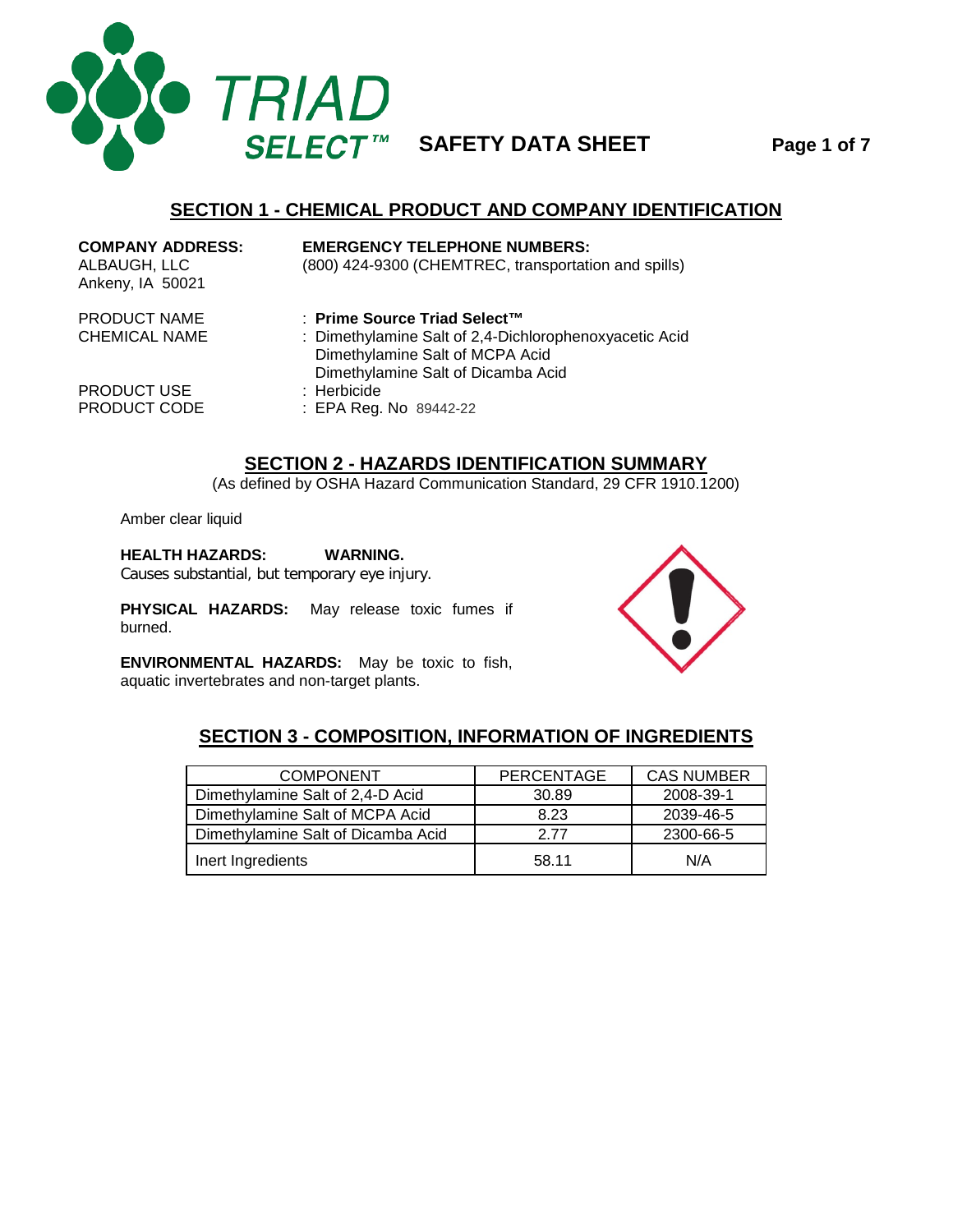**SAFETY DATA SHEET Page 2 of 7**

#### **SECTION 4 - FIRST MEASURES**

First Aid responders should use protective equipment in Section 8 if there is a potential for exposure to product.

**IF IN EYES:** Hold eye open and rinse slowly and gently with water for 15-20 minutes. Remove contact lenses, if present, after the first 5 minutes, then continue rinsing eye. Call a poison control center or doctor for treatment advice.

**IF ON SKIN OR CLOTHING:** Take off contaminated clothing. Rinse skin immediately with plenty of water for 15-20 minutes. Call a poison control center or doctor for treatment advice.

**IF SWALLOWED:** Call a poison control center or doctor immediately for treatment advice. Have person sip a glass of water if able to swallow. Do not induce vomiting unless told to do so by the poison control center or doctor. Do not give anything by mouth to an unconscious person.

**IF INHALED:** Move person to fresh air, if person is not breathing, call 911 or an ambulance, then give artificial respiration, preferably mouth-to-mouth if possible. Call a poison control center or doctor for further treatment advice.

**NOTE TO PHYSICIAN**: Probable mucosal damage may contraindicate the use of gastric lavage.

Have the product container or label with you when calling a poison control center or doctor, or going for treatment. You may also contact 1-800-424-9300 for emergency medical treatment.

### **SECTION 5 - FIRE FIGHTING MEASURES**

| <b>HEALTH</b>       |  |                               |  |          |           |  |
|---------------------|--|-------------------------------|--|----------|-----------|--|
| <b>FLAMMABILITY</b> |  |                               |  |          |           |  |
| <b>REACTIVITY</b>   |  |                               |  |          |           |  |
|                     |  | 4=Severe 3=Serious 2=Moderate |  | 1=Slight | 0=Minimal |  |

National Fire Protection Rating (NFPA)

**FLASHPOINT:** Not applicable

**EXTINGUISHING MEDIA:** Water spray, Foam

**O** TRIAD

**SELECT™** 

**FIRE AND EXPLOSION HAZARD:** Hydrogen chloride, Oxides of nitrogen from thermal decomposition.

**FIRE FIGHTING INSTRUCTIONS:** Evacuate area and fight fire upwind from a safe distance to avoid possible hazardous fumes and decomposition products. Dike and collect water used to fight fire to prevent environmental damage due to run off. Foam or dry chemical fire extinguishing systems are preferred to prevent environmental damage from excessive water runoff.

**FIRE FIGHTING EQUIPMENT:** Self-contained breathing apparatus with full facepiece and protective clothing.

#### **SECTION 6 - ACCIDENTAL RELEASE MEASURES**

**IN CASE OF SPILLS OR LEAKS:** Clean up spills immediately, observing precautions in Section 8 of this document. Isolate hazard area. Keep unnecessary and unprotected personnel from entering.

**SMALL SPILL:** Absorb small spills on sand, vermiculite or other inert absorbent. Place contaminated material in appropriate container for disposal.

**LARGE SPILL:** Dike large spills using absorbent or impervious material such as clay or sand. Recover and contain as much free liquid as possible for reuse. Allow absorbed material to solidify, and scrape up for disposal.

Do not allow wash waters from clean up to enter waterways.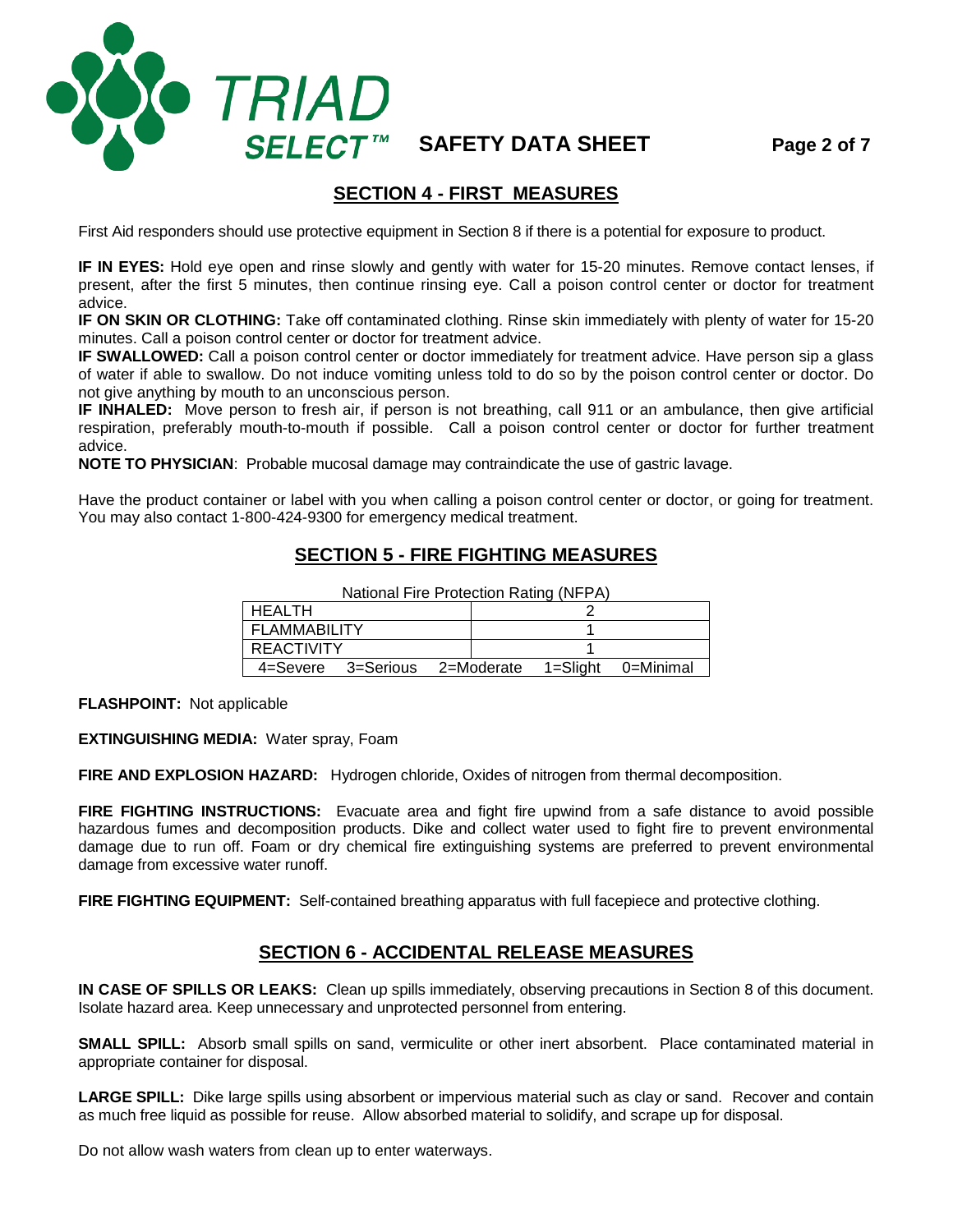

# **SECTION 7 - HANDLING AND STORAGE**

#### KEEP OUT OF REACH OF CHILDREN!

**HANDLING:** Use only in a well-ventilated area. Do not reuse this container. Wear proper safety equipment specified in Section 8 when mixing, loading or otherwise handling concentrate.

**STORAGE:** KEEP FROM FREEZING. Store in safe manner. Store in original container only. Keep container tightly closed when not in use. Reduce stacking height where local conditions can affect package strength. Do not store under conditions which might adversely affect the container or its ability to function properly.

Refer to product label for additional and complete storage guidance.

# **SECTION 8 - EXPOSURE CONTROLS, PERSONAL PROTECTION**

#### **EXPOSURE LIMITS (8 hour TWA, ppm):**

| $\sim$ $\sim$ $\sim$<br>$\sim$<br>)MP<br>JNEN' | "WA | TW A<br>. |
|------------------------------------------------|-----|-----------|
| Acid<br>าrophenoxvacetic<br>Δ.<br>Jichlor      | -   | u         |

**ENGINEERING CONTROLS:** Proper ventilation is required when handling or using this product to keep exposure to airborne contaminants below the exposure limit. Local mechanical exhaust ventilation may be required. Facilities storing or utilizing this material should be equipped with an eyewash facility and a safety shower.

**PERSONAL PROTECTIVE EQUIPMENT:** Some materials that are chemical-resistant to this product are butyl rubber, natural rubber, neoprene or nitrile rubber. If you want more options, follow the instructions for Category A on an EPA chemical-resistance category selection chart.

All mixers, loaders, applicators, and other handlers must wear:

- 1. Long-sleeved shirt and long pants
- 2. Shoes plus socks
- 3. Protective eyewear (goggles, face shield, or safety glasses)
- 4. Chemical-resistant gloves
- 5. Chemical-resistant apron when mixing or loading, cleaning up spills or equipment, or otherwise exposed to the concentrate

Discard clothing and other absorbent materials that have been drenched or heavily contaminated with this product's concentrate. Do not reuse them. Follow manufacturer's instructions for cleaning/maintaining PPE. If no such instructions for washables exist, use detergent and hot water. Keep and wash PPE separately from other laundry. After each day of use, clothing or PPE must not be reused until it has been cleaned.

**USER SAFETY RECOMMENDATIONS:** Wash hands before eating, drinking, chewing gum, using tobacco or using the toilet. Remove clothing immediately if pesticide gets inside. Then wash thoroughly and put on clean clothing. Remove PPE immediately after handling this product. Wash outside of gloves before removing. As soon as possible wash thoroughly and change into clean clothing.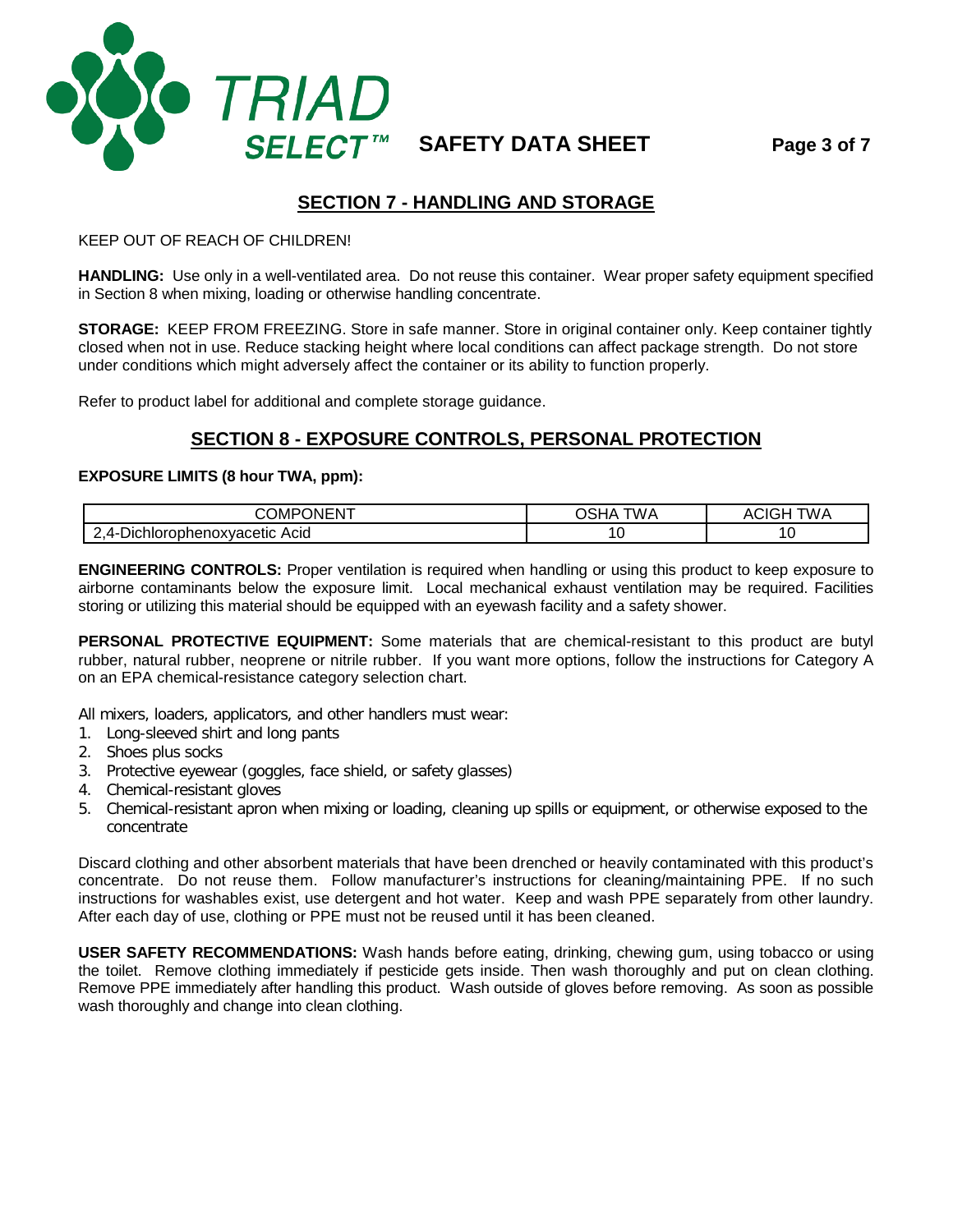

**SAFETY DATA SHEET Page 4 of 7**

#### **SECTION 9 - PHYSICAL AND CHEMICAL PROPERTIES**

| Appearance:<br>Odor:<br>pH:<br><b>Melting Point:</b> | Amber clear liquid<br>Pungent amine-like odor<br>$6.9 - 7.9$<br>Not applicable                       |
|------------------------------------------------------|------------------------------------------------------------------------------------------------------|
|                                                      |                                                                                                      |
| <b>Boiling Point:</b>                                | No data                                                                                              |
| <b>Flash Point:</b>                                  | Not applicable                                                                                       |
| <b>Evaporation Rate:</b>                             | No data                                                                                              |
| <b>Flammability:</b>                                 | Not flammable                                                                                        |
| <b>Flammability Limits:</b>                          | Not applicable                                                                                       |
| Vapor Pressure:                                      | 1.86 x $10^{-2}$ mPa (25°C) (2,4-D acid)                                                             |
|                                                      | $2.3 \times 10^{-2}$ mPa (20°C) (MCPA acid)                                                          |
|                                                      | 1.67 mPa (25°C, calc.) (Dicamba acid)                                                                |
| <b>Vapor Density:</b>                                | No data                                                                                              |
| Density:                                             | $1.10 - 1.12$ g/ml (9.18 - 9.35 lb/gal.)*                                                            |
| Solubility:                                          | Soluble                                                                                              |
| <b>Partition Coefficient:</b>                        | $logP = 2.58 - 2.83$ (pH 1), 0.04-0.33 (pH 5), -0.75 (pH 7) (2,4-D acid)                             |
|                                                      | $logP = 2.75$ (pH 1), 0.59 (pH 5), -0.71 (pH 7) (MCPA acid)                                          |
|                                                      | $logP = -0.55$ (pH 5.0), $-1.88$ (pH 6.8), $-1.9$ (pH 8.9) (Dicamba acid)                            |
| <b>Auto-Ignition Temperature:</b>                    | No data                                                                                              |
| Decomposition Temperature: No data                   |                                                                                                      |
| <b>Viscosity:</b>                                    | 9.9 cSt @ 20°C, 4.8 cSt @40°C                                                                        |
|                                                      | *Listed density is an approximate value and does not necessarily represent that of a specific batch. |
|                                                      | SECTION 10 - STARILITY AND REACTIVITY                                                                |

#### **SECTION 10 - STABILITY AND REACTIVITY**

**PRODUCT REACTIVITY:** Non-reactive **CHEMICAL STABILITY:** Stable under normal conditions **HAZARDOUS POLYMERIZATION:** Will not occur **CONDITIONS TO AVOID:** Avoid excessive heat. **INCOMPATIBLE MATERIALS:** Oxidizing agents and acids

**HAZARDOUS DECOMPOSITION PRODUCTS:** Thermal decomposition may release toxic gases such as HCl

# **SECTION 11 - TOXICOLOGICAL INFORMATION**

#### **ACUTE TOXICITY:**

| Oral $LD_{50}$ (rat)       | ٠ | 1,030 mg/Kg              |
|----------------------------|---|--------------------------|
| Dermal $LD_{50}$ (rat)     | - | $> 5,000$ mg/Kg          |
| Inhalation $LC_{50}$ (rat) | - | $> 2.10$ mg/L            |
| Eye Irritation (rabbit)    | - | Severely irritating      |
| Skin Irritation (rabbit)   | ٠ | Slightly irritating      |
| Sensitization (guinea pig) | ٠ | Not a contact sensitizer |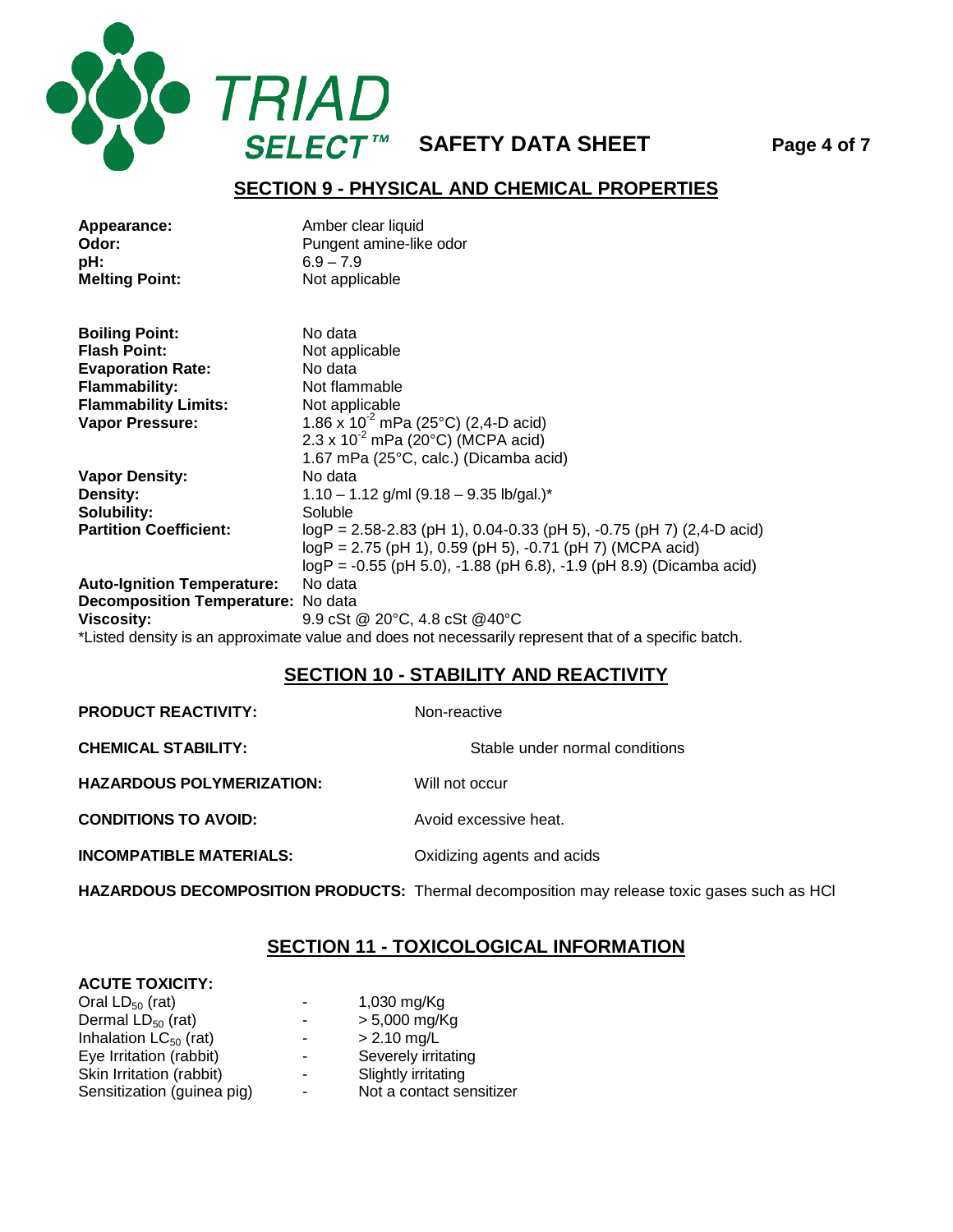

**SAFETY DATA SHEET Page 5 of 7**

| <b>CARCINOGEN STATUS:</b> |                                                                                              |
|---------------------------|----------------------------------------------------------------------------------------------|
| <b>OSHA</b>               | No.                                                                                          |
| <b>NTP</b>                | No                                                                                           |
| <b>IARC</b>               | 2B (phenoxy herbicides)                                                                      |
| <b>TERATOGENICITY:</b>    | Laboratory tests have shown decreased fetal body weights at doses toxic<br>to mother animals |
| <b>MUTAGENICITY:</b>      | Weight of evidence indicates that 2,4-D, MCPA and Dicmba acid are not<br>mutagenic           |

#### **SECTION 12 - ECOLOGICAL INFORMATION**

**ENVIRONMENTAL SUMMARY:** This product is toxic to fish and aquatic invertebrates and may adversely affect non-target plants. Do not apply directly to water, to areas where surface water is present, or to intertidal areas below the mean high water mark. Drift and runoff may be hazardous to aquatic organisms in water adjacent to treated areas. Do not contaminate water when disposing of equipment washwaters or rinsate.

This product has properties and characteristics associated with chemicals detected in groundwater. The use of this chemical in areas where soils are permeable, particularly where the water table is shallow, may result in groundwater contamination. Application around a cistern or well may result in contamination of drinking water or groundwater.

**FATE:** 2,4-D DMA salt rapidly disassociates to the parent acid in the environment. Typical half-life of the 2,4-D acid is from a few days to a few weeks depending on soil type and weather conditions. Dicamba DMA salt rapidly disassociates to the parent acid in the environment. Dicamba acid is highly mobile in soil and moderately persistent with a soil half-life of 30-60 days depending on soil type and weather conditions. MCPA DMA rapidly disassociates to the parent acid in the environment. MCPA has a half-life of 10-14 days depending on soil type.

|                    | <b>AVIAN TOXICITY: (2,4-D acid)</b>       |               |
|--------------------|-------------------------------------------|---------------|
| $524 \text{ mg/l}$ | (Oral LD50) Quail -                       | 500 mg/Kg     |
| 250 mg/l           | (8-day Dietary LC50) Mallard Duck -       | $> 5,500$ ppm |
|                    | <b>AVIAN TOXICITY:</b> (dicamba acid)     |               |
| 135 mg/L           | Oral LD <sub>50</sub> , Bobwhite quail -  | unknown       |
| 135 mg/L           | Oral $LD_{50}$ , Mallard duck -           | $2,000$ mg/Kg |
|                    | <b>AVIAN TOXICITY: (MCPA DMA salt)</b>    |               |
| $>$ 310 mg/L       | Dietary $LC_{50}$ , Quail -               | $> 5,000$ ppm |
| $230 \text{ mg/L}$ | Dietary LC <sub>50</sub> , Mallard Duck - | $> 5,500$ ppm |
|                    |                                           |               |

#### **SECTION 13 - DISPOSAL CONSIDERATIONS**

Do not contaminate water, food, or feed by storage or disposal.

**WASTE:** Pesticide wastes are toxic. Improper disposal of excess pesticide, spray mixture, or rinsate is a violation of federal law and may contaminate groundwater. If these wastes cannot be disposed of by use according to label instructions, contact your state Pesticide or Environmental Control Agency or the Hazardous Waste Representative at the nearest EPA Regional Office for guidance.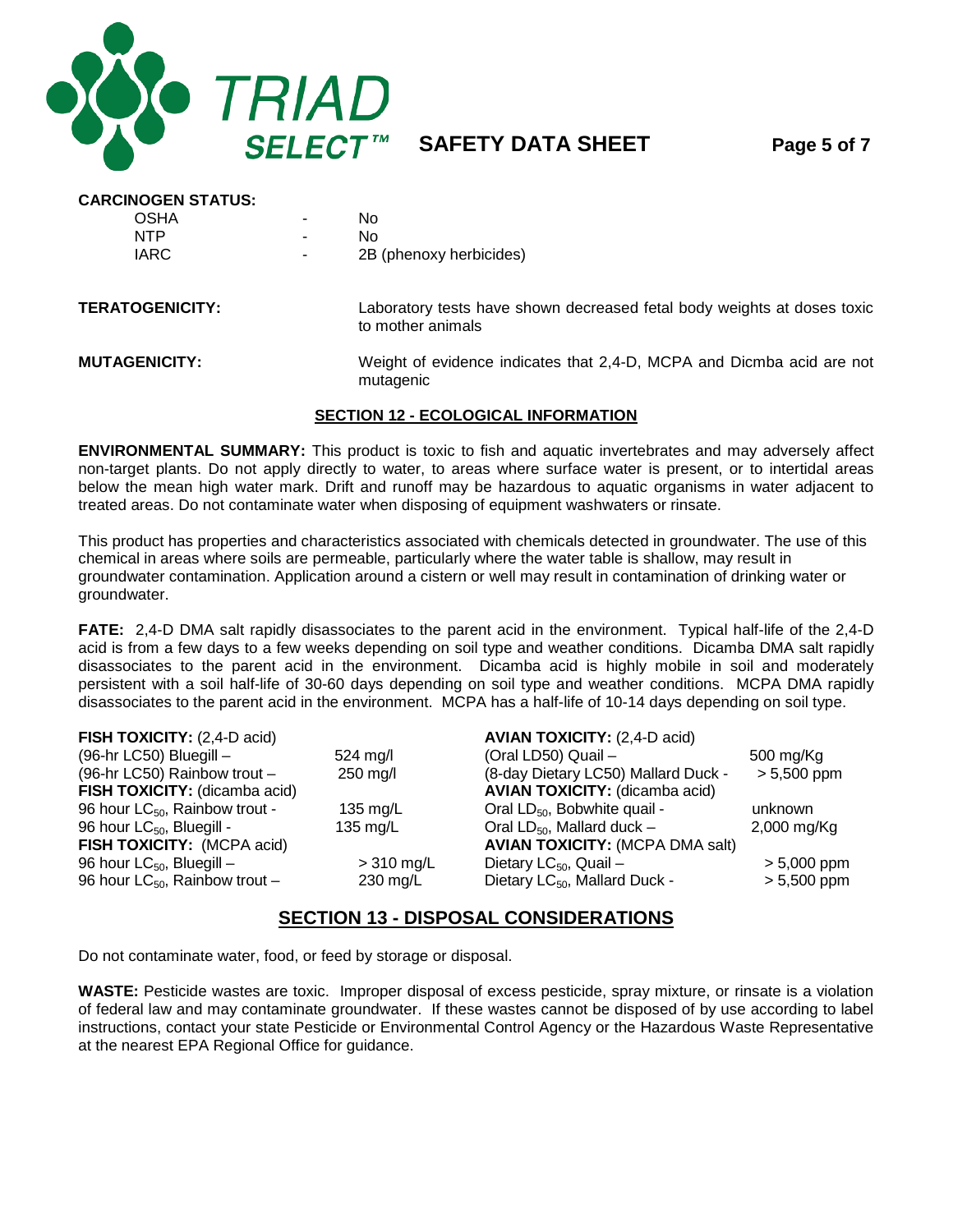

**SAFETY DATA SHEET Page 6 of 7**

**CONTAINER:** Non-refillable containers: Do not reuse or refill this container. Triple rinse or pressure rinse container (or equivalent) promptly after emptying. Offer for recycling if available or puncture and dispose of in a sanitary landfill, or by incineration, or, if allowed by state and local authorities, by burning. If burned, stay out of smoke. Refillable containers: Refillable container. Refill this container with pesticide only. Do not reuse this container for any other purpose.

Cleaning the container before final disposal is the responsibility of the person disposing of the container. Cleaning before refilling is the responsibility of the re-filler.

Refer to the product label for additional and complete Container Handling instructions

#### **SECTION 14 - TRANSPORT INFORMATION**

#### **SHIPPING DESCRIPTION:**

(Ground transport)

Containers < 42 gallons - Not regulated by DOT

Containers > 42 gallons - 
UN3082, Environmentally Hazardous Substances, Liquid, N.O.S. (2,4-D), 9, PG III, RQ (2,4-D acid)

# **IDENTIFICATION NUMBER:** UN308<br> **DOT PACKING GROUP:** PG III **DOT PACKING GROUP:**

**HAZARD CLASS:** Environmentally Hazardous Substance ( $\geq$  42 gallons)<br> **IDENTIFICATION NUMBER:** UN3082

# **SECTION 15 - REGULATORY INFORMATION**

**CERCLA REPORTABLE QUANTITY:** 100 lbs 2,4-D acid (42 gallons of product)

**SARA TITLE III STATUS:**

311/312 Hazard Categories – Immediate & Delayed Health 313 Toxic Chemicals  $-$ 

**CALIFORNIA PROP 65:** Not listed

**TSCA:** TSCA: TSCA: TSCA: TSCA: TSCA: TEXT EXEMPLE TSCA: This product is exempted from TSCA because it is solely for FIFRA regulated use

#### **SECTION 16 - OTHER INFORMATION**

| <b>HEALTH</b><br><b>HMIS</b> |                      |           |  |            |          |           |
|------------------------------|----------------------|-----------|--|------------|----------|-----------|
| HAZARD                       | <b>FI AMMARILITY</b> |           |  |            |          |           |
| <b>RATINGS</b>               | PHYSICAL HAZARD      |           |  |            |          |           |
|                              | 4=Severe             | 3=Serious |  | 2=Moderate | 1=Slight | 0=Minimal |